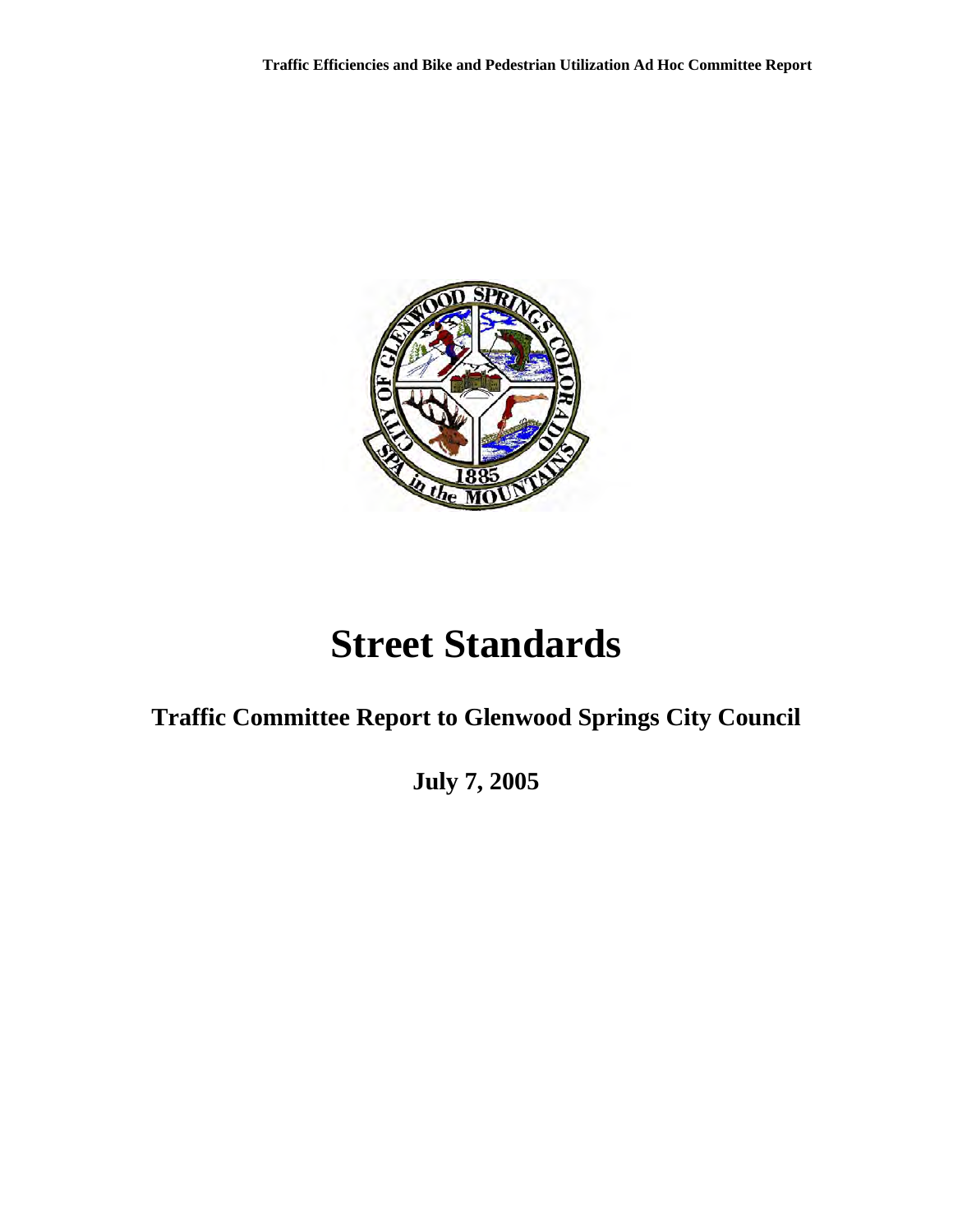# **Table of Contents**

| Collector and Local Street Intersection - Graphical Display 13 |  |
|----------------------------------------------------------------|--|
| Appendix a – City of Glenwood Springs Street Standards 14      |  |
|                                                                |  |
|                                                                |  |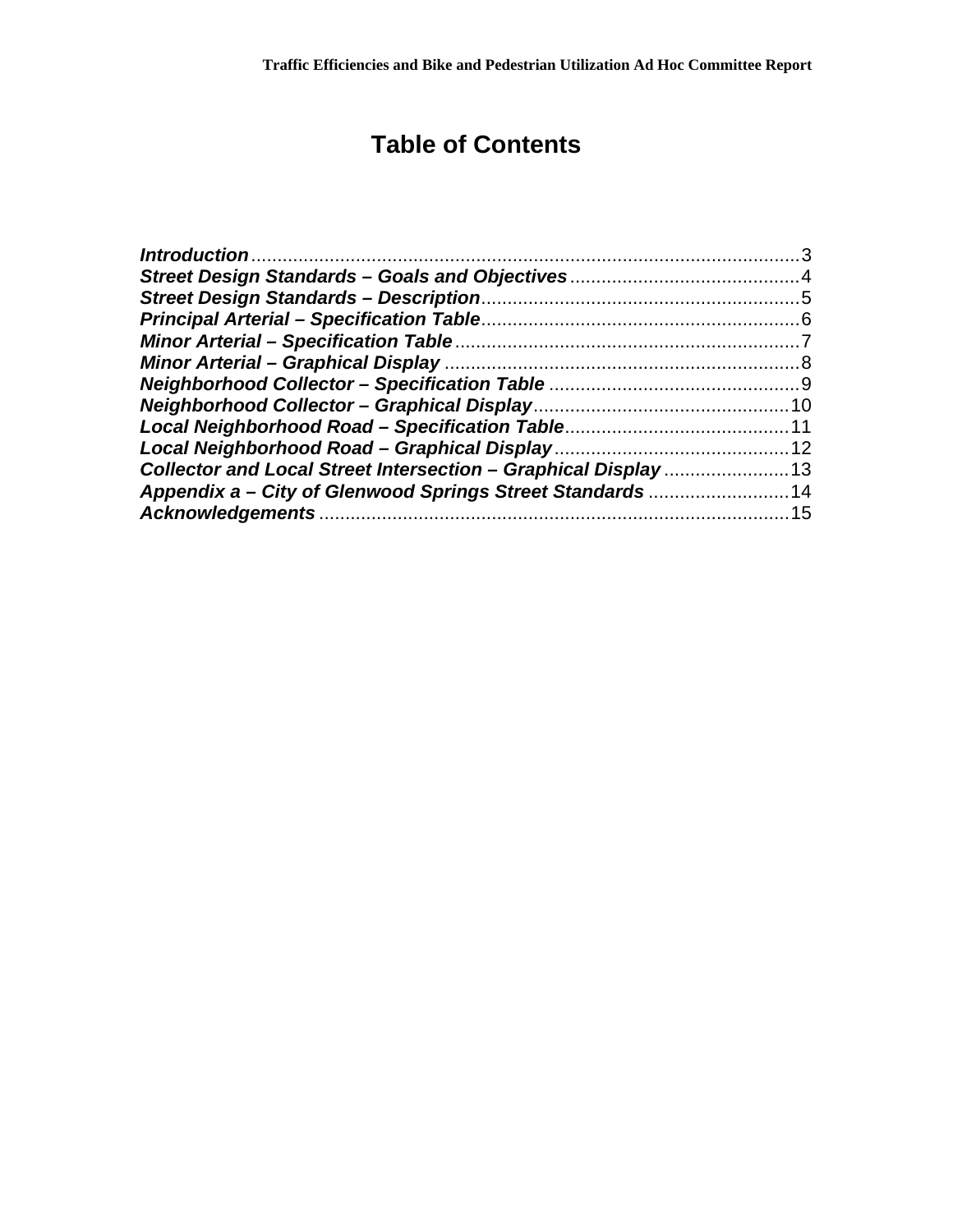#### <span id="page-2-0"></span>*Introduction*

"The tendency of many communities to equate wider streets with better streets and to design traffic and parking lanes as if the street were a 'microfreeway' is a highly questionable practice". These words come from not only the "livable cities" movement but also the American Society of Civil Engineers (ASCE), National Association of Home Builders (NAHB), and the Urban Land Institute (ULI). There is a growing consensus that streets, particularly local ones, are over designed, at substantial cost to society.

Narrow streets are on nearly everyone's list of energy and cost-saving ideas. They require less asphalt and energy to begin with, and later have less effect on ambient air temperatures. Narrow street surfaces also save on site development costs, a savings that can be passed on to homebuyers and renters.

Narrow streets calm traffic. Vehicle operating speeds decline somewhat as individual lanes and street sections are narrowed. Beyond lower speeds, drivers seem to behave less aggressively on narrow streets, running fewer traffic signals, for example.

Pedestrians navigate with ease along and across narrow streets. More elderly users, more bicyclists, more people out walking pets, and more pedestrians crossing back and forth all attest to a level of comfort with traffic on narrow streets that is missing on wide ones.

With the above benefits and considerations in mind, the "Traffic Efficiencies and Bike and Pedestrian Utilization Ad Hoc Committee" developed the following basic street standards.

*The committee recognizes that the standards outlined in this document serve as a basic framework for the design and construction of street improvements. Further, we understand that these standards will need to be periodically amended to provide additional clarity or to reflect changes in policy or in construction or engineering practice.* 

*We recommend that the Glenwood Springs Traffic Calming Review Committee, which is outlined in the Traffic Calming Policy document, serve as a review committee when such changes are proposed.*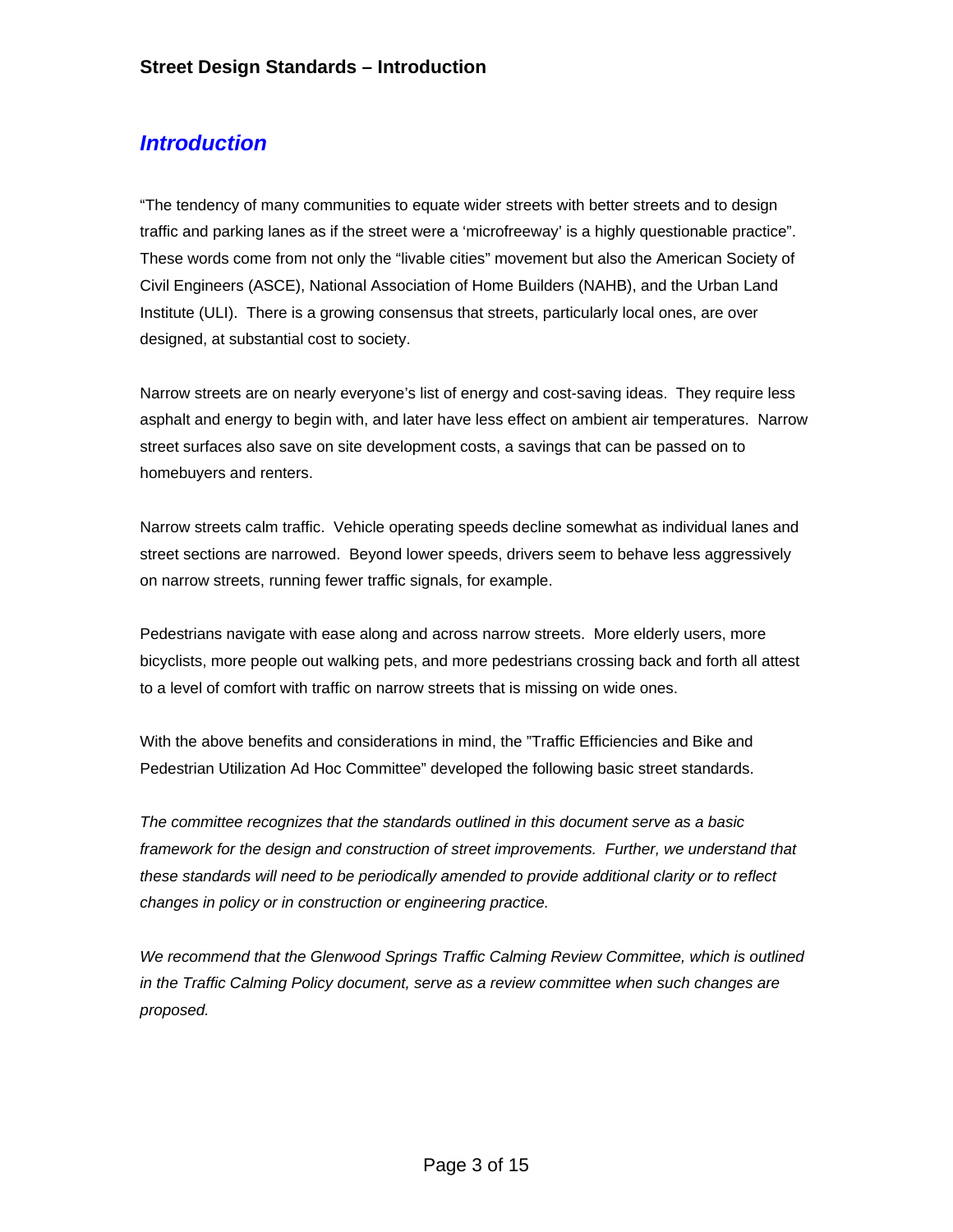## <span id="page-3-0"></span>*Street Design Standards – Goals and Objectives*

#### **GOALS:**

.

The city transportation system should encourage alternate mode use, especially walking and bicycling, by working toward a safe balance of all street users, including autos, trucks, bicycles and pedestrians.

#### **OBJECTIVES:**

- $\checkmark$  Standards should create safer routes for all modes.
- $\checkmark$  Standards should optimize the use of the limited physical capacity of streets and balance street design so it does not favor motorized traffic.
- $\checkmark$  Intermodal connections within the transportation system should be created, enhanced and improved.
- $\checkmark$  Street design should enhance bicycle safety for its own sake and as a traffic calming measure.
- $\checkmark$  Street design should enhance and improve the pedestrian safety and comfort and encourage non-motorized modes of travel.
- $\checkmark$  Street design should provide safe, convenient and inviting access for transit users.
- $\checkmark$  Standards should balance emergency service needs with other objectives.
- $\checkmark$  Residential streets and street networks should be designed to discourage speeds above 25 mph.
- $\checkmark$  Street standards should protect the local entity's infrastructure investment by establishing standardized design, materials, construction and repair criteria for all public improvements.
- $\checkmark$  Standards should discourage parking on sidewalks.
- $\checkmark$  Standards should enhance and beautify the streetscape and pedestrian environment by bringing landscaping closer to the street.
- $\checkmark$  Standards should assure that drainage facilities do not create hazards for cyclists and pedestrians.
- $\checkmark$  Standards should assure that bicycle, pedestrian and vehicular uses of streets are the primary uses thereof and that the streets are properly maintained during construction and repair work.
- $\checkmark$  Standards should have streets designed to not be barriers to personal interaction.
- $\checkmark$  Standards should be designed to minimize additional pavement in Glenwood Springs.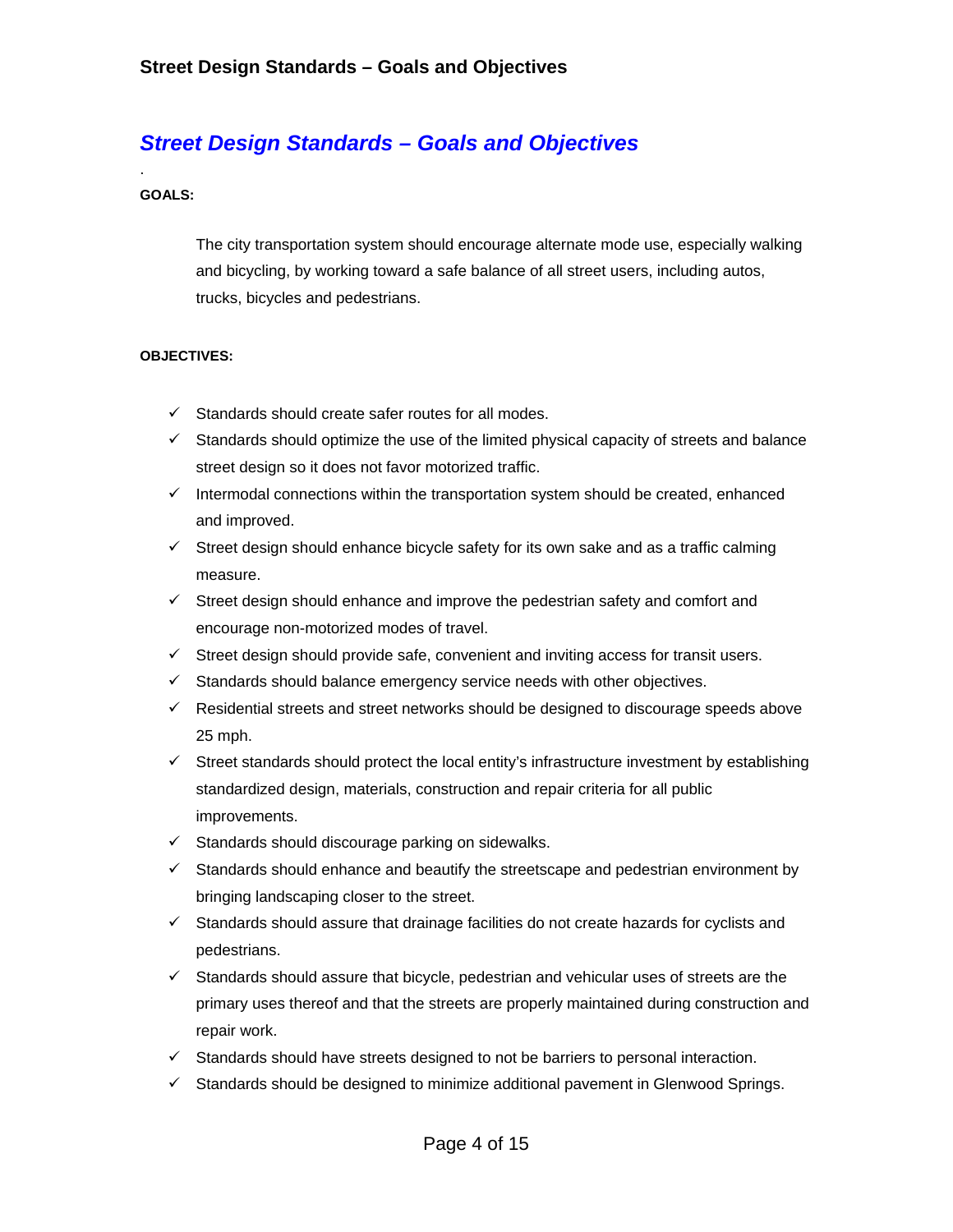#### <span id="page-4-0"></span>*Street Design Standards – Description*

A description of street design standards for each street classification follows. For an abbreviated presentation of the street right-of-way standards, see Appendix a. All elements listed are required unless specifically noted.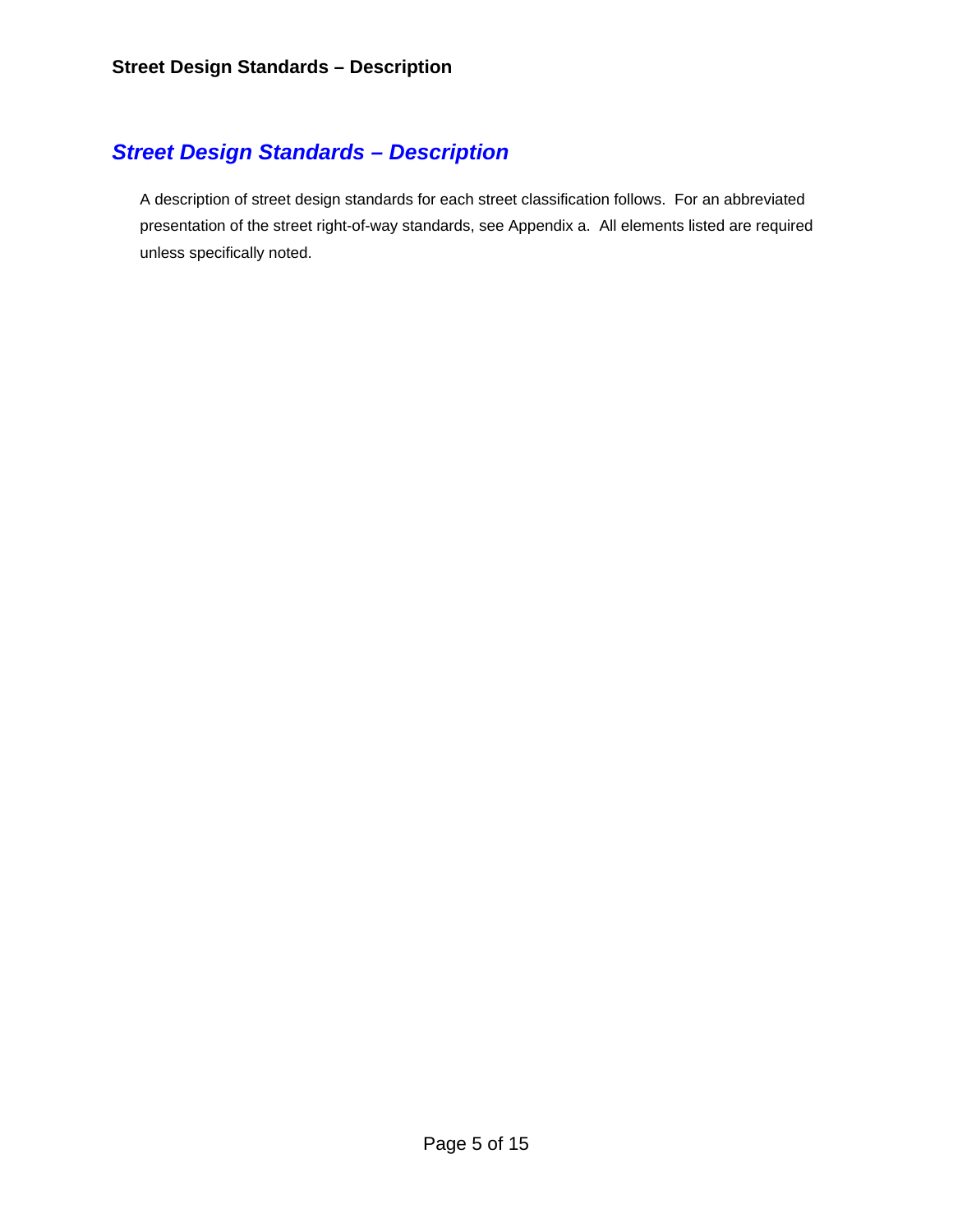## <span id="page-5-0"></span>*Principal Arterial – Specification Table*

Principal Arterials provide for mobility through the City and for connecting the major centers of activity within the City. Although principal arterials may provide access to commercial and residential properties where no other alternative is available, access is a secondary function.

Principal Arterials within Glenwood Springs are under the jurisdiction of the Colorado Department of Transportation. Although CDOT criteria will govern the specifications for principal arterials, the City of Glenwood Springs encourages the following specifications.

| <b>Street Function:</b>                 | Provide mobility for through traffic and connections between major activity<br>centers                                                             |  |  |  |  |  |  |
|-----------------------------------------|----------------------------------------------------------------------------------------------------------------------------------------------------|--|--|--|--|--|--|
| <b>Connectivity:</b>                    | Connects major activity centers and regional transportation nodes                                                                                  |  |  |  |  |  |  |
| <b>Average Daily</b><br><b>Traffic:</b> | > 15,000 motor vehicle trips per day                                                                                                               |  |  |  |  |  |  |
| <b>Managed Speed:</b>                   | 25 mph-35 mph                                                                                                                                      |  |  |  |  |  |  |
| <b>Motor Vehicle Travel</b>             | 10'-11' travel lanes<br>$\bullet$                                                                                                                  |  |  |  |  |  |  |
| <b>Lanes:</b>                           | Number of lanes based on street capacity required<br>$\bullet$                                                                                     |  |  |  |  |  |  |
| <b>Bike Lanes:</b>                      | Preferred on both sides of the street<br>$\bullet$                                                                                                 |  |  |  |  |  |  |
|                                         | 6' width is preferred. Lesser widths down to 4' may be acceptable on<br>$\bullet$                                                                  |  |  |  |  |  |  |
|                                         | existing streets with width constraints.                                                                                                           |  |  |  |  |  |  |
|                                         | Bike symbol pavement markings preferred<br>$\bullet$<br>Bike lanes may be omitted if separate, off-street bicycle path is<br>$\bullet$             |  |  |  |  |  |  |
|                                         | provided in same corridor. Who makes this decision?                                                                                                |  |  |  |  |  |  |
| Parking:                                | On-street parking generally not provided on principal arterials<br>$\bullet$                                                                       |  |  |  |  |  |  |
|                                         | Parking may be provided as a traffic calming feature and to meet<br>$\bullet$                                                                      |  |  |  |  |  |  |
|                                         | parking demand when principal arterials traverse a neighborhood with                                                                               |  |  |  |  |  |  |
|                                         | existing driveway accesses or commercial properties fronting the<br>street                                                                         |  |  |  |  |  |  |
| <b>Curb and Gutter:</b>                 | 6" vertical/barrier curb required. Gutter width as needed for drainage.                                                                            |  |  |  |  |  |  |
| <b>Curb-to-Curb Width:</b>              | As necessary                                                                                                                                       |  |  |  |  |  |  |
| <b>Planting Strip:</b>                  | 5' landscaped (according to City code) planting strip required between<br>$\bullet$                                                                |  |  |  |  |  |  |
|                                         | sidewalk and vehicle travel lanes.                                                                                                                 |  |  |  |  |  |  |
|                                         | If arterial road serves a commercial area with on-street parking, then<br>$\bullet$<br>partially hard-scaped planting strip is acceptable          |  |  |  |  |  |  |
| <b>Sidewalks and Min.</b>               | Sidewalks required on both sides of street unless alternative bicycle and                                                                          |  |  |  |  |  |  |
| <b>Sidewalk Widths:</b>                 | pedestrian facilities meeting these criteria are provided within the corridor                                                                      |  |  |  |  |  |  |
|                                         | 8 ft. width in commercial areas                                                                                                                    |  |  |  |  |  |  |
|                                         | 5 ft width in residential areas. 6 ft. width should be provided in high<br>$\bullet$<br>pedestrian volume areas with frequent two-way foot traffic |  |  |  |  |  |  |
|                                         | All sidewalks and intersections with vehicle lanes should meet ADA                                                                                 |  |  |  |  |  |  |
|                                         | specifications.                                                                                                                                    |  |  |  |  |  |  |
| Driveways:                              | Minimize number of driveways. Use current CDOT or City code criteria                                                                               |  |  |  |  |  |  |
| <b>Center Medians</b>                   | Center medians are encouraged for traffic calming                                                                                                  |  |  |  |  |  |  |
| Min. Right-of-Way                       | As necessary                                                                                                                                       |  |  |  |  |  |  |
| Width:                                  |                                                                                                                                                    |  |  |  |  |  |  |

#### **Principal Arterial Specification Table**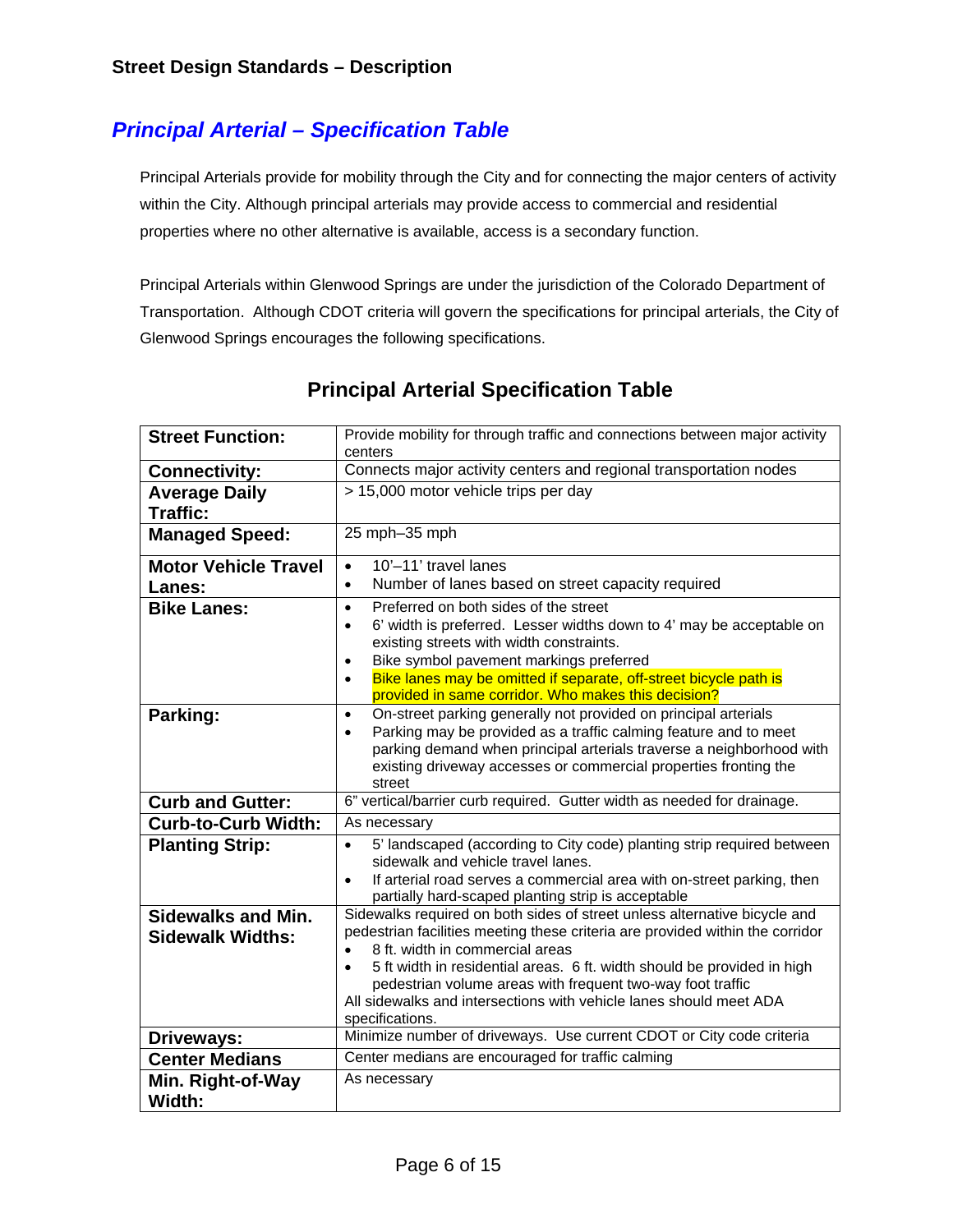#### <span id="page-6-0"></span>*Minor Arterial – Specification Table*

Minor Arterials augment the principal arterial system. They provide for mobility through the City and for connecting destinations on opposite sides of the City. Minor arterials may also provide access to properties, although the number of access points should be limited.

#### **Minor Arterial Specification Table**

| <b>Street Function:</b>                       | Provide mobility for through traffic, access to significant destinations and,<br>to a lesser extent, provide access to individual properties                                                                                                                                                                                                                                                                                                 |  |  |  |  |  |
|-----------------------------------------------|----------------------------------------------------------------------------------------------------------------------------------------------------------------------------------------------------------------------------------------------------------------------------------------------------------------------------------------------------------------------------------------------------------------------------------------------|--|--|--|--|--|
| <b>Connectivity:</b>                          | Collects traffic from collector streets and supplements the principal<br>arterial system                                                                                                                                                                                                                                                                                                                                                     |  |  |  |  |  |
|                                               | 5,000 to 20,000 motor vehicle trips per day                                                                                                                                                                                                                                                                                                                                                                                                  |  |  |  |  |  |
| <b>Average Daily</b><br><b>Traffic:</b>       |                                                                                                                                                                                                                                                                                                                                                                                                                                              |  |  |  |  |  |
| <b>Managed Speed:</b>                         | 25 mph-35 mph                                                                                                                                                                                                                                                                                                                                                                                                                                |  |  |  |  |  |
| <b>Motor Vehicle Travel</b>                   | 10'-11' travel lanes<br>$\bullet$                                                                                                                                                                                                                                                                                                                                                                                                            |  |  |  |  |  |
| Lanes:                                        | Number of lanes based on street capacity required<br>$\bullet$                                                                                                                                                                                                                                                                                                                                                                               |  |  |  |  |  |
| <b>Bike Lanes:</b>                            | To be provided on both sides of the street<br>$\bullet$<br>6' width is preferred. Lesser widths down to 4' may be acceptable on<br>$\bullet$<br>existing streets with width constraints.<br>Bike symbol pavement markings required<br>$\bullet$                                                                                                                                                                                              |  |  |  |  |  |
|                                               | Bike lanes may be omitted if separate, off-street bicycle path is<br>$\bullet$<br>provided in same corridor. Who makes this decision?                                                                                                                                                                                                                                                                                                        |  |  |  |  |  |
| Parking:                                      | On-street parking generally not provided on minor arterials<br>$\bullet$<br>Parking may be provided as a traffic calming feature and to meet<br>$\bullet$<br>parking demand when minor arterials traverse a neighborhood with<br>existing driveway accesses or commercial properties fronting the<br>street                                                                                                                                  |  |  |  |  |  |
| <b>Curb and Gutter:</b>                       | 6" vertical/barrier curb required. Gutter width as needed for drainage.                                                                                                                                                                                                                                                                                                                                                                      |  |  |  |  |  |
| <b>Curb-to-Curb Width:</b>                    | $32' - 34'$<br>$\bullet$<br>Additional width to be provided to accommodate parking if necessary<br>$\bullet$<br>Additional width may be provided in gutter if necessary for drainage<br>$\bullet$<br>Narrower width may be provided for existing constrained streets<br>$\bullet$<br>where no bike path can be provided or where a separate parallel bike<br>path exists                                                                     |  |  |  |  |  |
| <b>Planting Strip:</b>                        | 5' landscaped (according to City code) planting strip mandatory<br>$\bullet$<br>between sidewalk and vehicle travel lanes.<br>If arterial road serves a commercial area with on-street parking, then<br>$\bullet$                                                                                                                                                                                                                            |  |  |  |  |  |
|                                               | partially hard-scaped planting strip is permitted                                                                                                                                                                                                                                                                                                                                                                                            |  |  |  |  |  |
| Sidewalks and Min.<br><b>Sidewalk Widths:</b> | Sidewalks required on both sides of street unless alternative bicycle and<br>pedestrian facilities meeting these criteria are provided within the corridor<br>8 ft. width in commercial areas<br>5 ft width in residential areas. 6 ft. width should be provided in high<br>$\bullet$<br>pedestrian volume areas with frequent two-way foot traffic<br>All sidewalks and intersections with vehicle lanes should meet ADA<br>specifications. |  |  |  |  |  |
| Driveways:                                    | Minimize number of driveways. Use current code criteria                                                                                                                                                                                                                                                                                                                                                                                      |  |  |  |  |  |
| <b>Center Median</b>                          | A landscaped center median is to be provided where feasible for traffic<br>calming and access control                                                                                                                                                                                                                                                                                                                                        |  |  |  |  |  |
| Min. Right-of-Way<br>Width:                   | $55 - 57'$<br>$\bullet$<br>Wider right-of-way required to accommodate parking<br>$\bullet$<br>Wider right-of-way required to accommodate commercial sidewalk<br>$\bullet$<br>widths                                                                                                                                                                                                                                                          |  |  |  |  |  |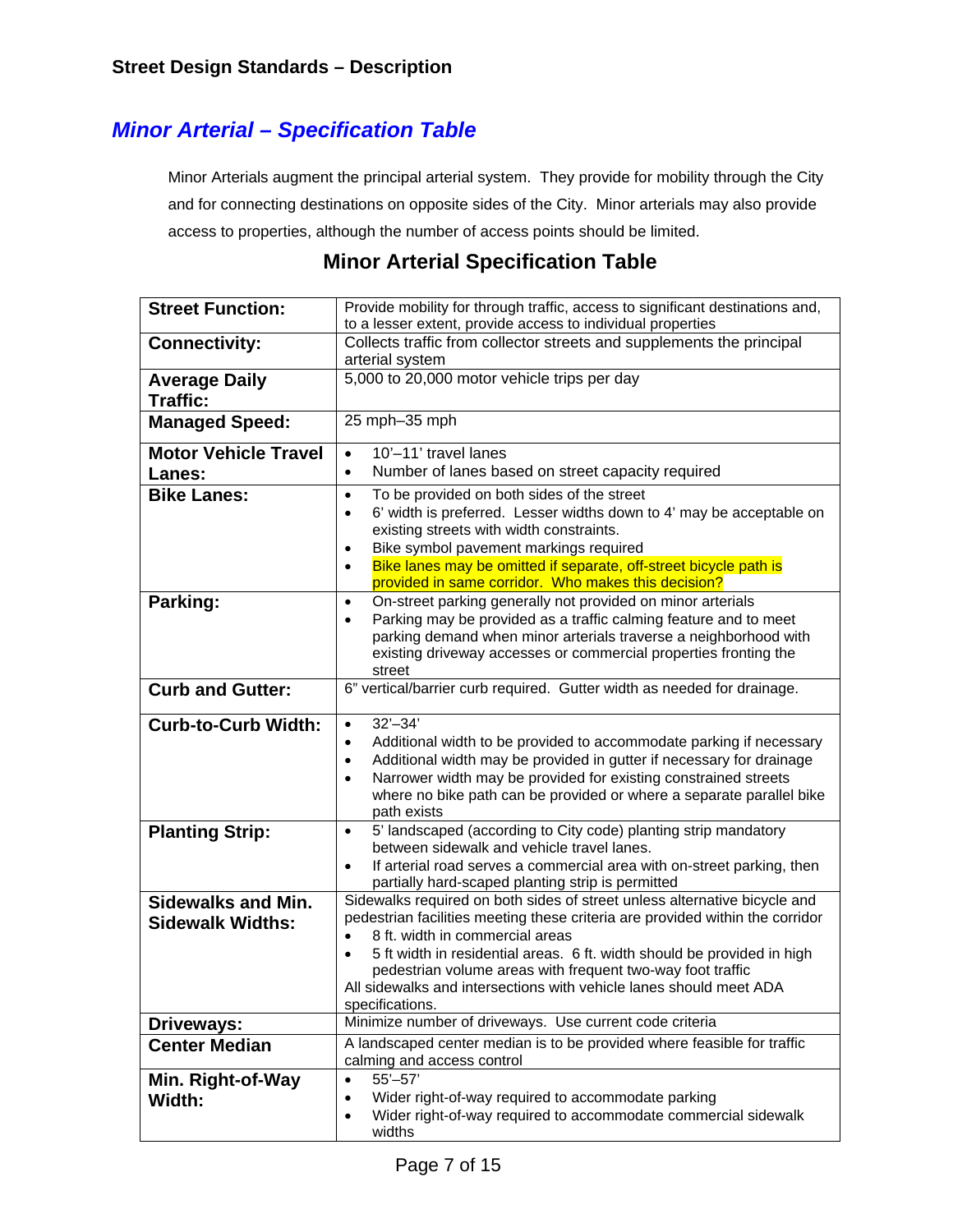<span id="page-7-0"></span>*Minor Arterial – Graphical Display* 

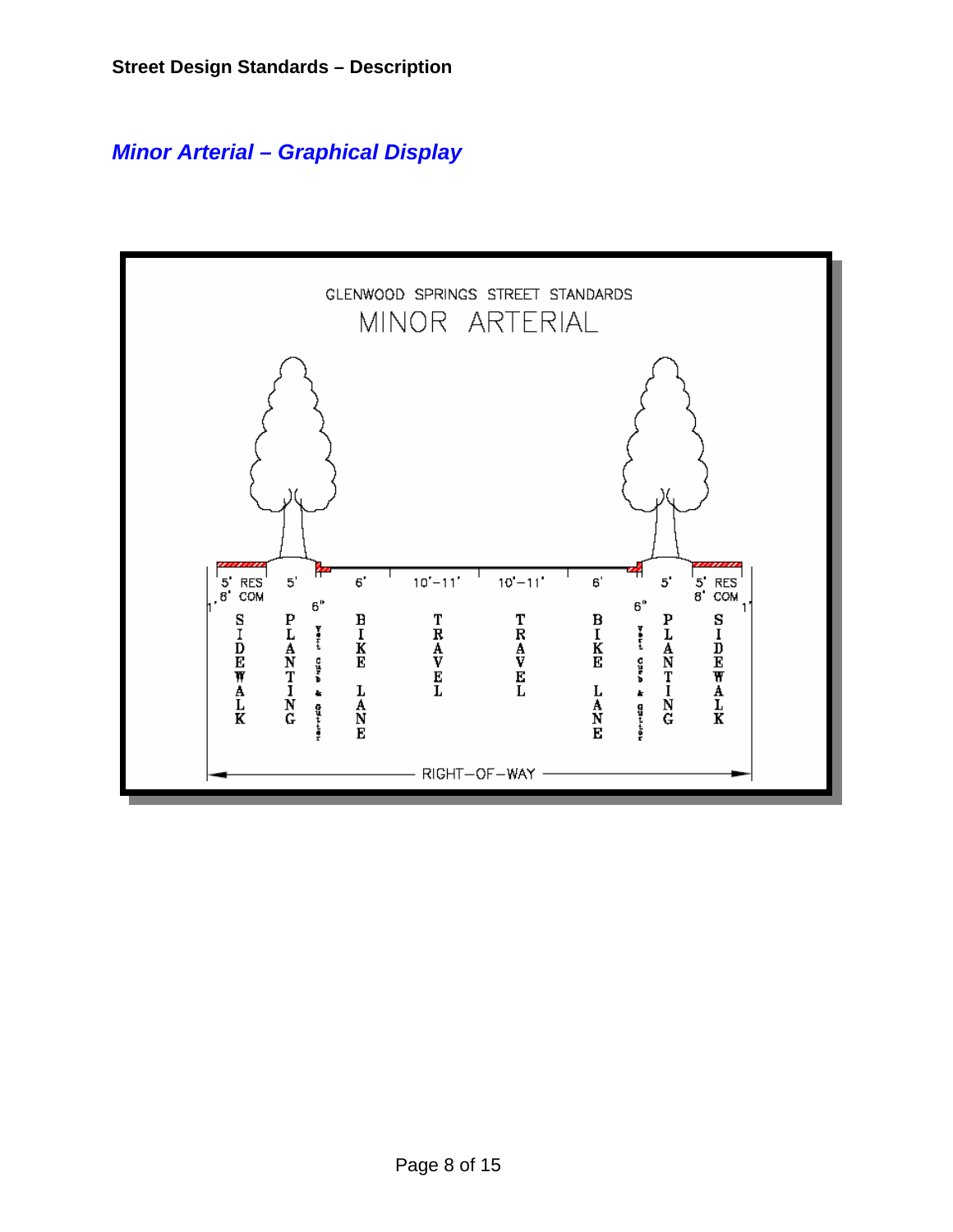## <span id="page-8-0"></span>*Neighborhood Collector – Specification Table*

Neighborhood Collectors provide access to neighborhood cores and gather traffic from various parts of the neighborhood and distribute it to the major street system. Different configurations with several on-street parking options are provided for residential and commercial areas.

| <b>Street Function:</b>     | . .<br>Provide access in and out of the neighborhood                                                                                 |  |  |  |  |  |  |
|-----------------------------|--------------------------------------------------------------------------------------------------------------------------------------|--|--|--|--|--|--|
| <b>Connectivity:</b>        | Collects traffic from within residential areas and connects these                                                                    |  |  |  |  |  |  |
|                             | areas with the major street network.                                                                                                 |  |  |  |  |  |  |
| <b>Average Daily</b>        | 1,500 to 5,000 motor vehicle trips per day                                                                                           |  |  |  |  |  |  |
| <b>Traffic:</b>             |                                                                                                                                      |  |  |  |  |  |  |
|                             | 20 mph-25 mph                                                                                                                        |  |  |  |  |  |  |
| <b>Managed Speed:</b>       |                                                                                                                                      |  |  |  |  |  |  |
| <b>Motor Vehicle Travel</b> | Two 9'-10' travel lanes<br>$\bullet$                                                                                                 |  |  |  |  |  |  |
| Lanes:                      | Two 11' travel lanes may be provided if no bike lanes are<br>$\bullet$                                                               |  |  |  |  |  |  |
|                             | provided (for existing streets with constrained width or with                                                                        |  |  |  |  |  |  |
|                             | separate parallel detached bike path)                                                                                                |  |  |  |  |  |  |
| <b>Bike Lanes:</b>          | To be provided on both sides of the street<br>$\bullet$                                                                              |  |  |  |  |  |  |
|                             | 6' width is preferred. Lesser widths down to 4' may be acceptable<br>$\bullet$                                                       |  |  |  |  |  |  |
|                             | on existing streets with width constraints.                                                                                          |  |  |  |  |  |  |
|                             | Bike symbol pavement markings required<br>$\bullet$                                                                                  |  |  |  |  |  |  |
| Parking:                    | One 7' lane for Parking One Side<br>$\bullet$                                                                                        |  |  |  |  |  |  |
|                             | Two 7' lanes for Parking Both Sides.<br>$\bullet$<br>Parking may be provided in 7' wide bays rather than a continuous                |  |  |  |  |  |  |
|                             | ٠<br>on-street parking lane.                                                                                                         |  |  |  |  |  |  |
| <b>Curb and Gutter:</b>     | 6" vertical/barrier curb required. Gutter width as needed for drainage.                                                              |  |  |  |  |  |  |
| <b>Curb-to-Curb Width:</b>  | 30' for No Parking                                                                                                                   |  |  |  |  |  |  |
|                             | $\bullet$<br>37' for Parking One Side<br>$\bullet$                                                                                   |  |  |  |  |  |  |
|                             | 44' for Parking Both Sides<br>$\bullet$                                                                                              |  |  |  |  |  |  |
|                             | Additional width may be provided in gutter if necessary for drainage<br>$\bullet$                                                    |  |  |  |  |  |  |
|                             | Narrower width may be provided for existing constrained streets<br>$\bullet$                                                         |  |  |  |  |  |  |
|                             | where no bike path can be provided or where a separate parallel                                                                      |  |  |  |  |  |  |
|                             | bike path exists                                                                                                                     |  |  |  |  |  |  |
| <b>Planting Strip:</b>      | 5' landscaped (according to City code) planting strip mandatory<br>$\bullet$                                                         |  |  |  |  |  |  |
|                             | between sidewalk and vehicle travel lanes.                                                                                           |  |  |  |  |  |  |
|                             | If collector road serves a commercial area with on-street parking,<br>$\bullet$                                                      |  |  |  |  |  |  |
|                             | then partially hard-scaped planting strip is permitted                                                                               |  |  |  |  |  |  |
| <b>Sidewalks and Min.</b>   | Sidewalks required on both sides of street                                                                                           |  |  |  |  |  |  |
| <b>Sidewalk Widths:</b>     | 8 ft. width in commercial areas<br>$\bullet$<br>5 ft width in residential areas. 6 ft. width should be provided in high<br>$\bullet$ |  |  |  |  |  |  |
|                             | pedestrian volume areas with frequent two-way foot traffic                                                                           |  |  |  |  |  |  |
|                             | All sidewalks and intersections with vehicle lanes should meet ADA                                                                   |  |  |  |  |  |  |
|                             | specifications.                                                                                                                      |  |  |  |  |  |  |
| <b>Driveway</b>             | Use current code criteria                                                                                                            |  |  |  |  |  |  |
| <b>Center Median</b>        | A landscaped center median is to be provided where feasible for traffic                                                              |  |  |  |  |  |  |
|                             | calming                                                                                                                              |  |  |  |  |  |  |
| Min. Right-of-Way           | 52' for no on-street parking<br>$\bullet$                                                                                            |  |  |  |  |  |  |
| Width:                      | 59' for parking one side<br>$\bullet$                                                                                                |  |  |  |  |  |  |
|                             | 66' for parking both sides<br>$\bullet$                                                                                              |  |  |  |  |  |  |
|                             | Wider right-of-way required to accommodate commercial sidewalk<br>$\bullet$                                                          |  |  |  |  |  |  |
|                             | widths and center medians                                                                                                            |  |  |  |  |  |  |

| <b>Neighborhood Collector Specification Table</b> |  |  |  |
|---------------------------------------------------|--|--|--|
|---------------------------------------------------|--|--|--|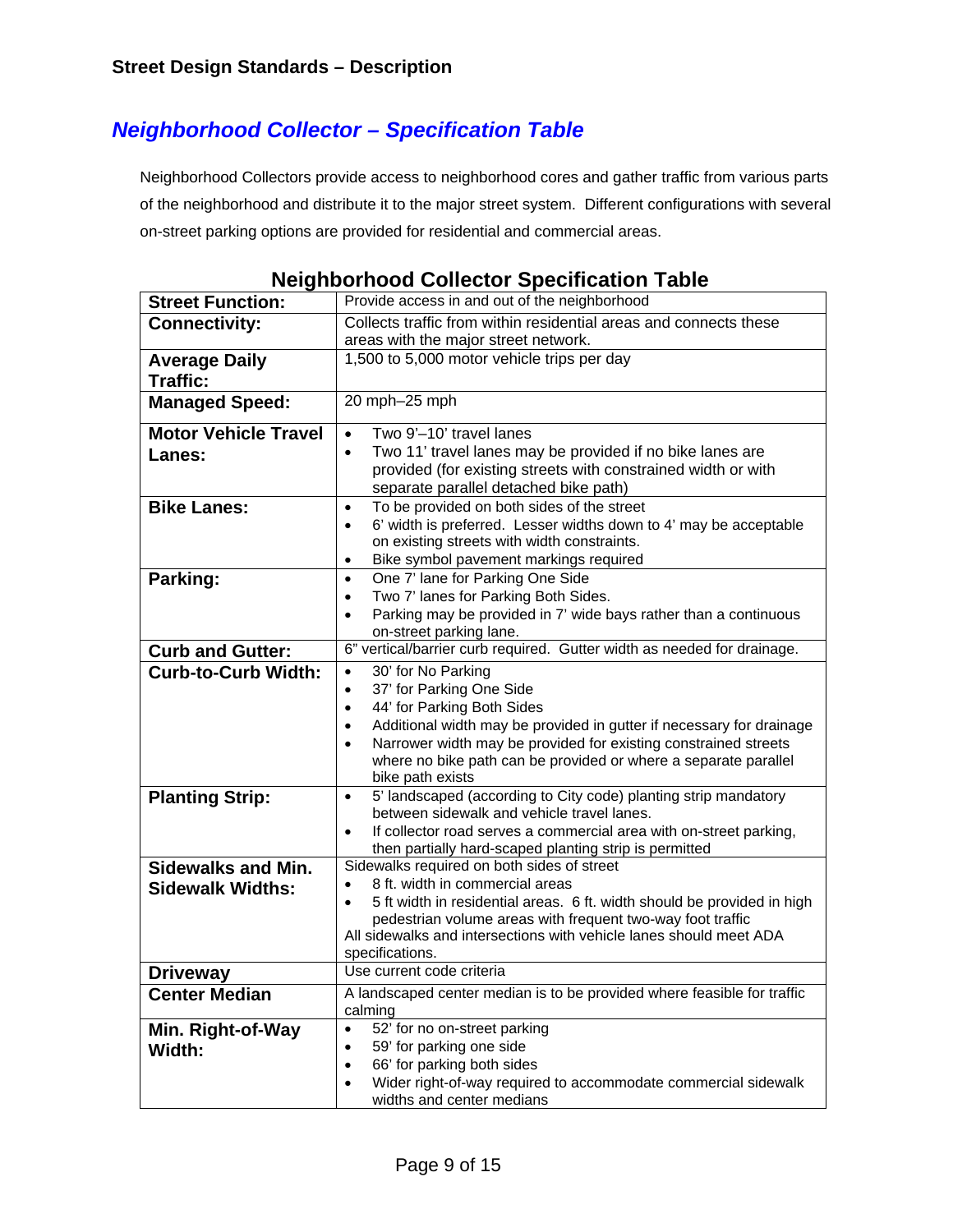## <span id="page-9-0"></span>*Neighborhood Collector – Graphical Display*

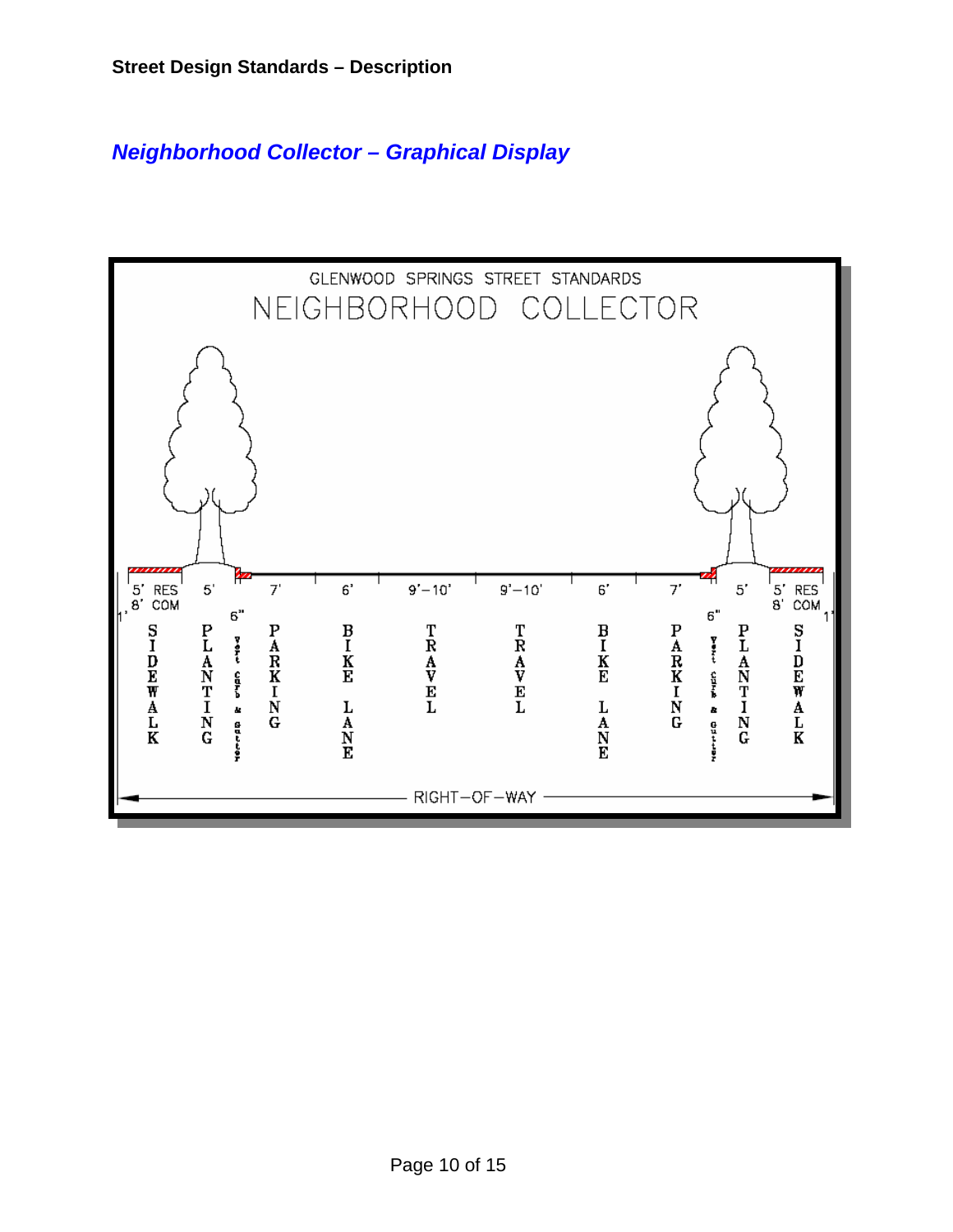## <span id="page-10-0"></span>*Local Neighborhood Road – Specification Table*

Local Neighborhood Roads provide access to individual residential units and neighborhood commercial areas. Different configurations with several on-street parking options are provided for residential and commercial areas.

| <b>Street Function:</b>                              | Provide access to individual residential units and commercial areas.                                                                                                                                                                                                         |  |  |  |  |  |  |
|------------------------------------------------------|------------------------------------------------------------------------------------------------------------------------------------------------------------------------------------------------------------------------------------------------------------------------------|--|--|--|--|--|--|
| <b>Connectivity:</b>                                 | Connects to higher order streets                                                                                                                                                                                                                                             |  |  |  |  |  |  |
| <b>Average Daily</b><br><b>Traffic:</b>              | 1,500 or less motor vehicle trips per day                                                                                                                                                                                                                                    |  |  |  |  |  |  |
| <b>Managed Speed:</b>                                | 10 mph-25 mph                                                                                                                                                                                                                                                                |  |  |  |  |  |  |
| <b>Motor Vehicle Travel</b>                          | Residential lane widths: 9 or 10 ft.<br>$\bullet$                                                                                                                                                                                                                            |  |  |  |  |  |  |
| <b>Lanes:</b>                                        | Commercial lane widths: 11ft.<br>$\bullet$                                                                                                                                                                                                                                   |  |  |  |  |  |  |
| <b>Bike Lanes:</b>                                   | Generally not needed on low volume/low travel speed streets                                                                                                                                                                                                                  |  |  |  |  |  |  |
| Parking:                                             | For existing streets, the density surrounding the neighborhood<br>$\bullet$<br>should determine whether parking on one side, both sides or not at<br>all is permitted.<br>One 7' lane for parking one side<br>$\bullet$<br>Two 7' lanes for parking both sides.<br>$\bullet$ |  |  |  |  |  |  |
|                                                      | Parking may be provided in 7' wide bays rather than a continuous<br>$\bullet$<br>on-street parking lane.                                                                                                                                                                     |  |  |  |  |  |  |
| <b>Curb and Gutter</b>                               | If curb and gutter is used, it shall be 6" vertical/barrier curb.                                                                                                                                                                                                            |  |  |  |  |  |  |
| <b>Curb-to-Curb Width:</b>                           | 18'-20' for no parking<br>$\bullet$<br>25'-27' for parking one side<br>$\bullet$<br>32'-34' for parking both sides<br>$\bullet$<br>2' wider for commercial areas<br>$\bullet$<br>Additional width may be provided in gutter if necessary for drainage<br>$\bullet$           |  |  |  |  |  |  |
| <b>Planting Strip:</b>                               | 5' landscaped (according to City code) planting strip mandatory<br>$\bullet$<br>between sidewalk and vehicle travel lanes.<br>If neighborhood road serves a commercial area, then partially hard-<br>$\bullet$<br>scaped planting strip is permitted                         |  |  |  |  |  |  |
| <b>Sidewalks and Min.</b><br><b>Sidewalk Widths:</b> | Sidewalks required on both sides of street<br>8 ft. width in commercial areas<br>$\bullet$<br>5 ft width in residential areas<br>All sidewalks and intersections with vehicle lanes should meet ADA<br>specifications.                                                       |  |  |  |  |  |  |
| <b>Driveways</b>                                     | Use current code criteria                                                                                                                                                                                                                                                    |  |  |  |  |  |  |
| Min. Right-of-Way<br>Width:                          | 50' for Parking One Side<br>$\bullet$<br>57' for Parking Both Sides.<br>$\bullet$                                                                                                                                                                                            |  |  |  |  |  |  |

#### **Local Neighborhood Road Specification Table**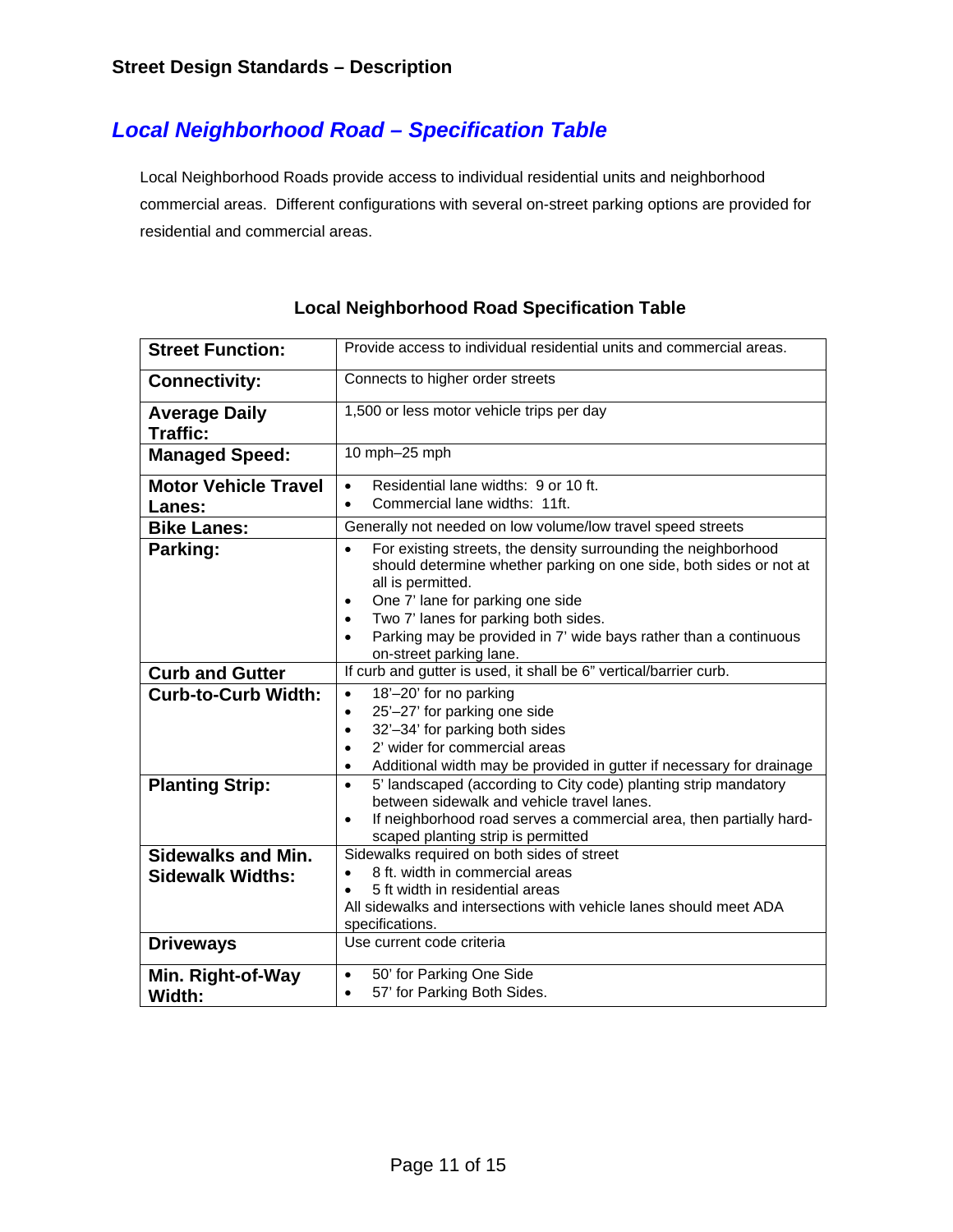### <span id="page-11-0"></span>*Local Neighborhood Road – Graphical Display*

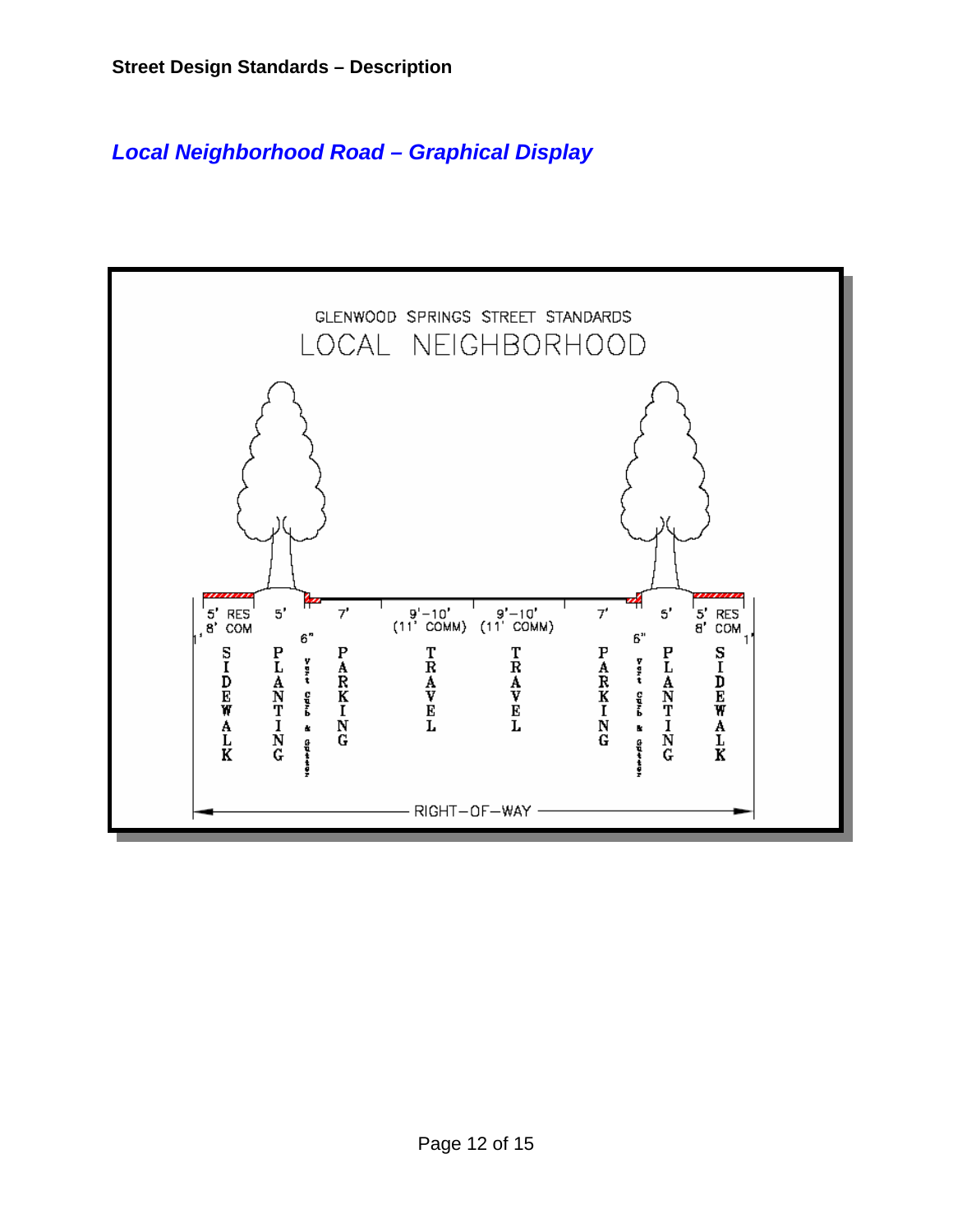

#### <span id="page-12-0"></span>*Collector and Local Street Intersection – Graphical Display*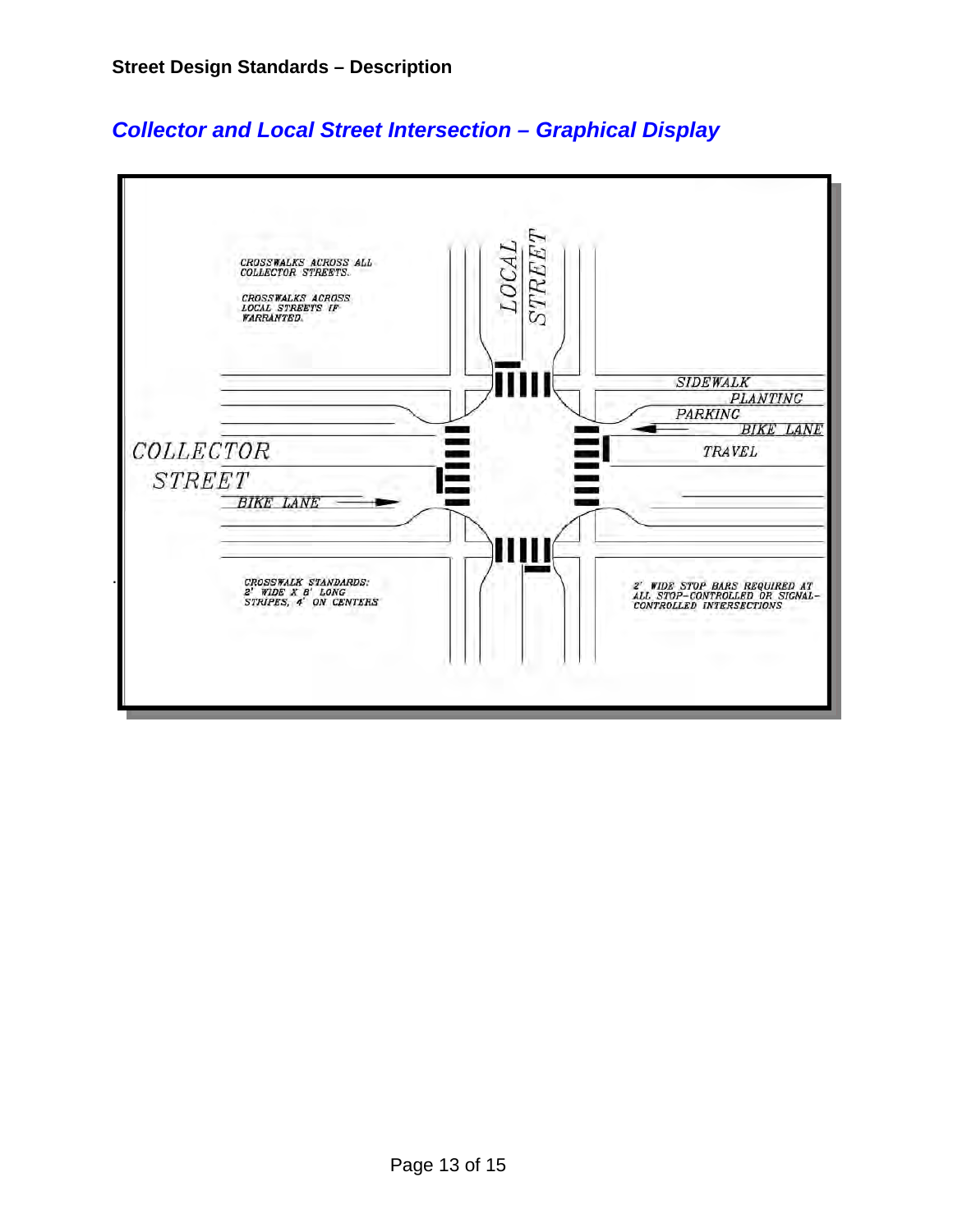## <span id="page-13-0"></span>*Appendix a – City of Glenwood Springs Street Standards*

| Type of Street                         | <b>ADT</b> | Minimum<br>R.O.W.<br>width | Curb-to-curb<br>pavement<br>width                            | Motor vehicle<br>travel lanes | Median and/or<br>center turn lane | <b>Bike lanes</b><br>on | Parking | Curb                | Planting<br>strip   | Side-<br>walks          |
|----------------------------------------|------------|----------------------------|--------------------------------------------------------------|-------------------------------|-----------------------------------|-------------------------|---------|---------------------|---------------------|-------------------------|
|                                        |            |                            |                                                              |                               |                                   | both<br>sides           |         | on<br>both<br>sides | on<br>both<br>sides | on<br>both<br>sides     |
| 2-lane Arterial                        | 5,000 to   | $55 - 67'$                 | $32 - 34'$                                                   | $10' - 11'$                   | None                              | 2 at 6'                 | None    | 6"                  | $5^{,1}$            | $5' - 10'$ <sup>2</sup> |
| 3-lane Arterial                        | 30,000     | $67' - 79'$                | $44' - 47'$                                                  | $10' - 11'$                   | 12'                               | 2 at 6'                 | in $8'$ | 6"                  | 5'                  | $5' - 10'$              |
| 5-lane Arterial                        | <b>ADT</b> | 78'-90'                    | 66'-68'                                                      | $10' - 11'$                   | 12'                               | 2 at 6'                 | in $8'$ | 6"                  | 5'                  | $5' - 10'$              |
| Neighborhood Collector,                |            |                            |                                                              |                               |                                   |                         |         |                     |                     |                         |
| Residential                            |            |                            |                                                              |                               | $11' - 14'$                       |                         |         |                     |                     |                         |
| No parking                             | 1,500 to   | 52'                        | 30'                                                          | $9' - 10'$                    | Queuing/median                    | 2 at 6'                 | None    | 6"                  | 5'                  | $5 - 6'$                |
| Parking one side                       |            | 59'                        | 37'                                                          | $9' - 10'$                    |                                   | 2 at 6'                 | One 7'  | 6"                  | 5'                  | $5 - 6'$                |
| Parking both sides                     | 5,000      | 66'                        | 44'                                                          | $9' - 10'$                    |                                   | 2 at 6'                 | Two 7'  | 6"                  | 5'                  | $5 - 6'$                |
| Diagonal parking one side <sup>3</sup> |            | 80'                        | 58'                                                          | $9' - 10'$                    |                                   | 2 at 6'                 | 7'&21'  | 6"                  | 5'                  | $5 - 6'$                |
| Diagonal parking both sides            | <b>ADT</b> | 94'                        | 72'                                                          | $9' - 10'$                    |                                   | 2 at 6'                 | 21'&21' | 6"                  | 5'                  | $5 - 6'$                |
|                                        |            |                            |                                                              |                               |                                   |                         |         |                     |                     |                         |
| Neighborhood Collector,                |            |                            |                                                              |                               |                                   |                         |         |                     |                     |                         |
| Commercial                             |            |                            |                                                              |                               |                                   |                         |         |                     |                     |                         |
| Parallel parking one side              |            | 58'                        | 28'                                                          | $9' - 10'$                    |                                   | 2 at 6'                 | One 7'  | 6"                  | 5'                  | 8'                      |
| Parallel parking both sides            |            | 65'                        | 36'                                                          | $9' - 10'$                    |                                   | 2 at 6                  | Two 7'  | 6"                  | 5'                  | 8'                      |
| Diagonal parking one side              |            | 79'                        | 51'                                                          | $9' - 10'$                    |                                   | 2 at 6'                 | 7'&21'  | 6"                  | 5'                  | 8'                      |
| Diagonal parking both sides            |            | 84'                        | 64'                                                          | $9' - 10'$                    |                                   | 2 at 6"                 | 21'&21' | 6"                  | 5'                  | 8'                      |
| Local Neighborhood,                    |            |                            |                                                              |                               |                                   |                         |         |                     |                     |                         |
| Residential                            | Less than  | 43'                        | $18 - 20'$                                                   | $9' - 10'$                    | $11' - 14'$                       | NA <sup>4</sup>         | None    | 6"                  | 5'                  | $5 - 6'$                |
| No parking                             | 1,500      | 50'                        | $25' - 27'$                                                  | $9' - 10'$                    | Queuing/median                    |                         | One 7'  | 6"                  | 5'                  | $5 - 6'$                |
| Parking, one side                      | <b>ADT</b> | 57'                        | $32' - 34'$                                                  | $9' - 10'$                    |                                   |                         | Two 7'  | 6"                  | 5'                  | $5 - 6'$                |
| Parking both sides                     |            | 71'                        | $46' - 48'$                                                  | $9' - 10'$                    |                                   |                         | 7'821'  | 6"                  | 5'                  | $5 - 6'$                |
| Diagonal parking one side              |            | 85'                        | $60 - 62$                                                    | $9' - 10'$                    |                                   |                         | 21'&21' | 6"                  | 5'                  | $5 - 6'$                |
| Diagonal parking both sides            |            |                            |                                                              |                               |                                   |                         |         |                     |                     |                         |
| Multi-use path                         | <b>NA</b>  | $10 - 18'$                 | $6'$ –10' paved<br>width, $2'-4'$<br>strips on<br>both sides | <b>NA</b>                     | <b>NA</b>                         | <b>NA</b>               | None    | None                | None                | None                    |

<span id="page-13-2"></span><span id="page-13-1"></span>

<sup>1&</sup>lt;br>1 Hard scape planting rows with tree wells shall be used in commercial areas<br><sup>2</sup> Minimum 5' sidewalk shall be installed in residential areas, 6' sidewalk if higher pedestrian volume is anticipated, 8'-10' sidewalk shall

<span id="page-13-4"></span><span id="page-13-3"></span>

installed in commercial areas<br><sup>3</sup> 60 degree angle, 21.0' length<br><sup>4</sup> Bike lanes are generally not needed on low volume (less than 3,000 ADT) and/or low travel speed (less than 25mph) streets